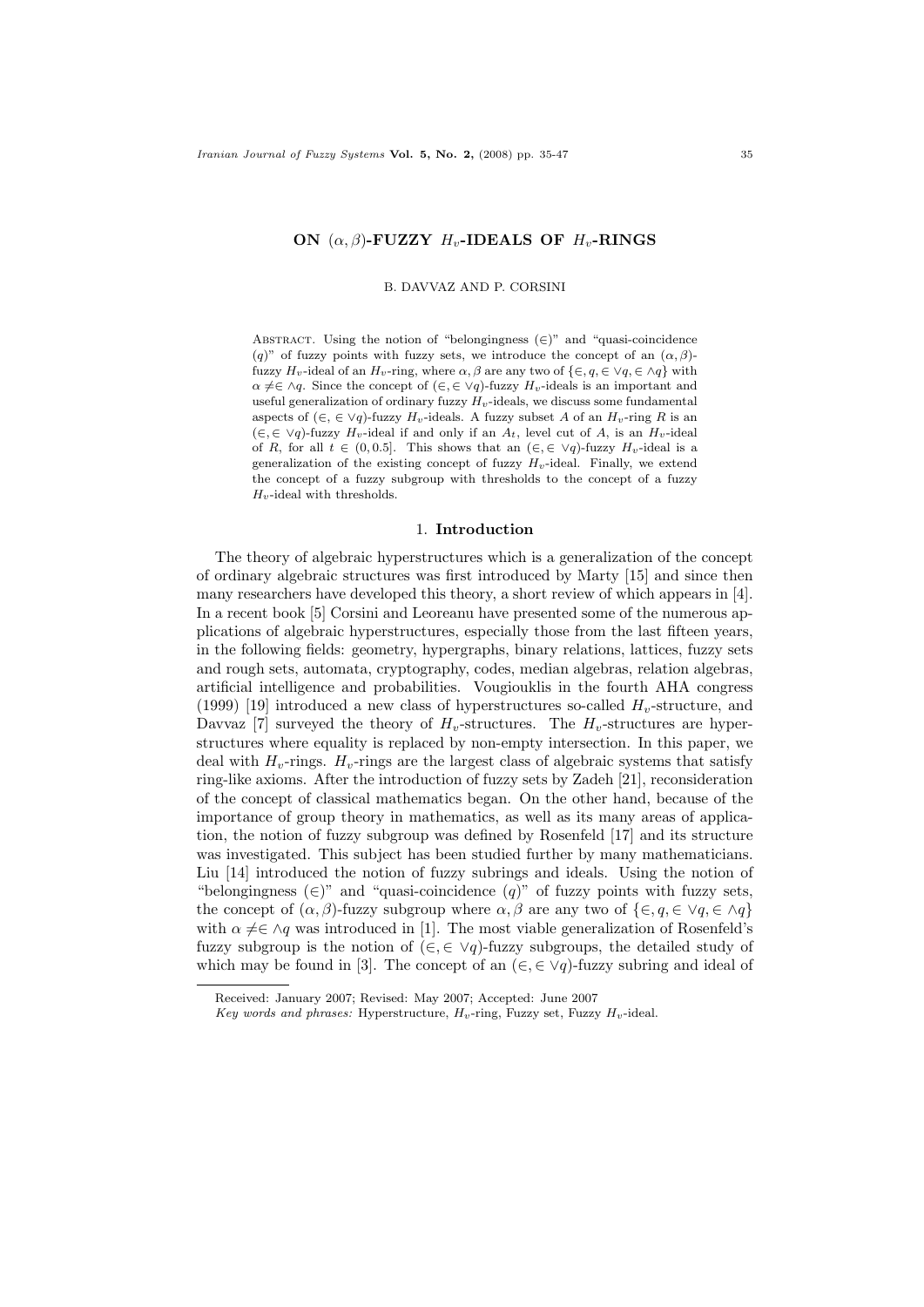a ring have been introduced in [2] and the concept of  $(\in, \in \vee q)$ -fuzzy subnear-ring and ideal of a near-ring have been introduced in [6]. Fuzzy sets and hyperstructures introduced by Zadeh and Marty, respectively, are now studied both from the theoretical point of view and for their many applications. The relations between fuzzy sets and hyperstructures have been already considered by many authors. In [8,9,11], Davvaz applied the concept of fuzzy sets to the theory of algebraic hyperstructures and defined fuzzy  $H_v$ -subgroups, fuzzy  $H_v$ -ideals and fuzzy  $H_v$ -submodules, which are generalizations of the concepts of Rosenfeld's fuzzy subgroups, fuzzy ideals and fuzzy submodules. The concept of a fuzzy  $H_v$ -ideal and  $H_v$ -subring has been studied further in [10,12]. In Section 2, we recall some basic definitions and results about  $H_v$ -structures. In Section 3, we introduce the concept of  $(\alpha, \beta)$ -fuzzy  $H_v$ -ideal of an  $H_v$ -ring and investigate related results. Since the concept of  $(\in, \in \forall q)$ -fuzzy  $H_v$ ideal is an important and useful generalization of ordinary fuzzy  $H_v$ -ideals, some fundamental aspects of  $(\in, \in \vee q)$ -fuzzy  $H_v$ -ideals have been discussed in Section 4. A fuzzy subset A of an  $H_v$ -ring R is an  $(\in, \in \vee q)$ -fuzzy  $H_v$ -ideal if and only if  $A_t$ , level cut of A, is an  $H_v$ -ideal of R for all  $t \in (0, 0.5]$ . This shows that an  $(\in, \in \vee q)$ fuzzy  $H_v$ -ideal is a generalization of the existing concept of fuzzy  $H_v$ -ideal. Finally, based on [20], we extend the concept of a fuzzy subgroup with thresholds to the concept of fuzzy  $H_v$ -ideal with thresholds.

#### 2.  $H_v$ -structures

A hypergroupoid  $(H, \circ)$  is a non-empty set H with a hyperoperation  $\circ$  defined on  $H$ , i.e. a mapping of  $H \times H$  into the family of non-empty subsets of H. If  $(x, y) \in H \times H$ , its image under  $\circ$  is denoted by  $x \circ y$ . If  $A, B \subseteq H$ , then  $A \circ B$  is given by  $A \circ B = \bigcup \{x \circ y \mid x \in A, y \in B\}$ .  $x \circ A$  is used for  $\{x\} \circ A$  and  $A \circ x$  for  $A \circ \{x\}.$ 

A hypergroupoid  $(H, \circ)$  is called an  $H_v$ -group if for all  $x, y, z \in H$  the following two conditions hold:

(i)  $x \circ (y \circ z) \cap (x \circ y) \circ z \neq \emptyset$ ,

(ii)  $x \circ H = H \circ x = H$ .

The second condition, called the reproduciblity condition, means that for any  $x, y \in H$  there exist  $u, v \in H$  such that  $y \in x \circ u$  and  $y \in v \circ x$ . If  $(H, \circ)$  satisfies only the first condition, then it is called an  $H_v$ -semigroup.

An  $H_v$ -ring [18] is a multi-valued system  $(R, +, \cdot)$  which satisfies the following the ring-like axioms:

- (i)  $(R, +)$  is an  $H_v$ -group,
- (ii)  $(R, \cdot)$  is an  $H_v$ -semigroup,

(iii) (·) is weak distributive with respect to (+), i.e., for all  $x, y, z \in R$  we have

$$
x \cdot (y + z) \cap ((x \cdot y) + (x \cdot z)) \neq \emptyset,
$$

$$
(x+y)\cdot z \cap ((x\cdot z) + (y\cdot z)) \neq \emptyset.
$$

Let R be an  $H_v$ -ring. A non-empty subset I of R is called a left (right)  $H_v$ -ideal if the following conditions hold:

(i)  $(I, +)$  is an  $H_v$ -subgroup of  $(R, +)$ ,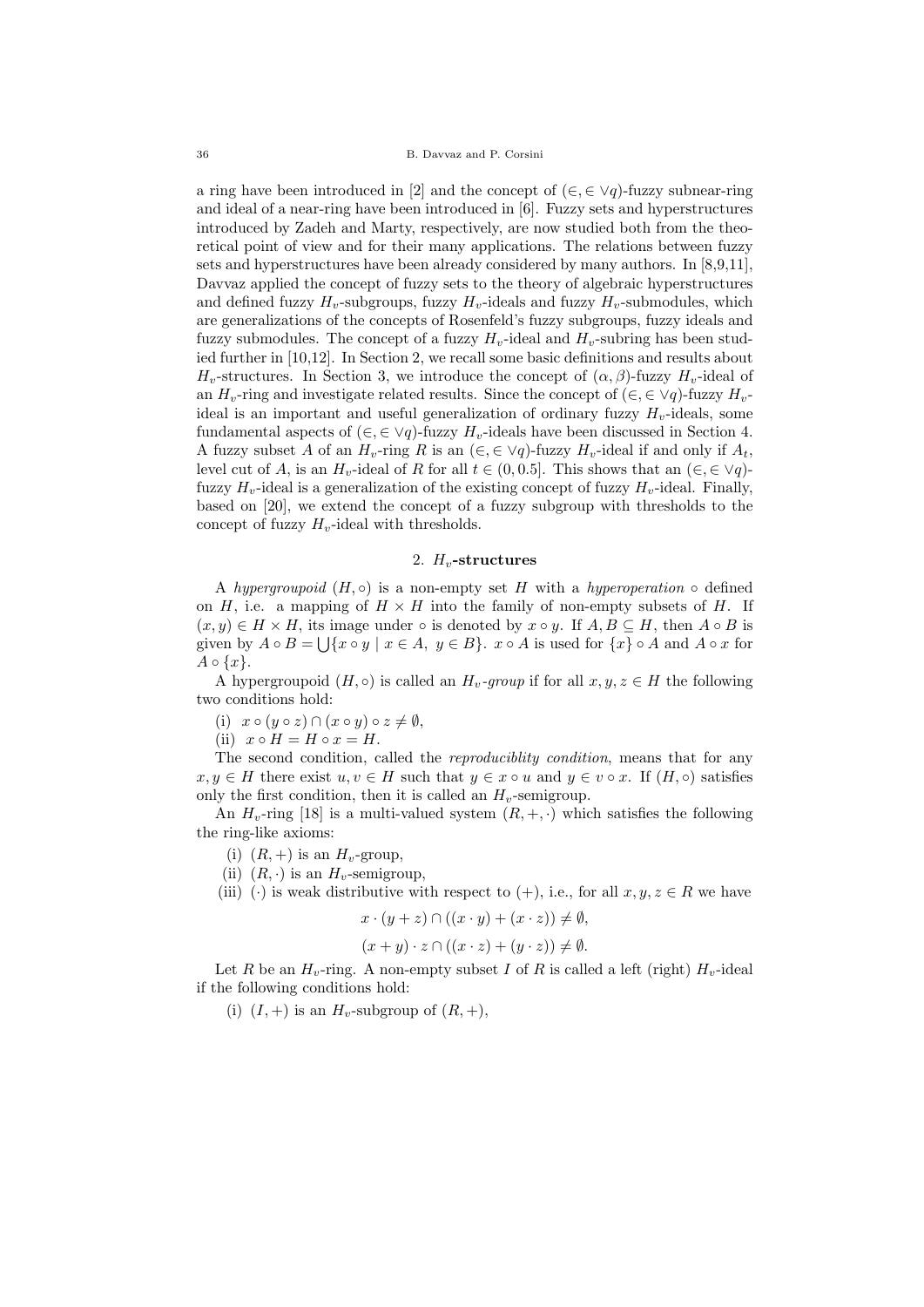(ii)  $R \cdot I \subseteq I \ (I \cdot R \subseteq I).$ 

A mapping  $A: X \longrightarrow [0,1]$ , where X is an ordinary non-empty set, is called a fuzzy subset of X. In 1971, Rosenfeld [17] applied the concept of fuzzy sets to the theory of groups and studied fuzzy subgroups of a group. Since then many papers concerning various fuzzy algebraic structures have appeared in the literature. Liu [14] introduced and studied the notions of fuzzy subrings and fuzzy ideals. In [7-12], Davvaz applied the concept of fuzzy set theory to algebraic hyperstructures and, in particular [11], defined the concept of fuzzy  $H_v$ -ideal of an  $H_v$ -ring which is a generalization of the concept of fuzzy ideal.

**Definition 2.1.** (Davvaz [11]). Let R be an  $H_v$ -ring and A be a fuzzy subset of R. Then A is said to be a fuzzy left (right)  $H_v$ -ideal of R if the following axioms hold:

(i)  $A(x) \wedge A(y)$  ≤ ∧  $\alpha \in x+y$  $A(\alpha)$ , for all  $x, y \in R$ ,

(ii) for all  $x, a \in R$  there exists  $y \in R$  such that  $x \in a + y$  and

$$
A(a) \wedge A(x) \le A(y),
$$

(iii) for all  $x, a \in R$  there exists  $z \in R$  such that  $x \in z + a$  and

$$
A(a) \wedge A(x) \le A(z),
$$

 $(iv)$   $A(y) \leq \bigwedge$ z∈x·y  $A(z)$ , for all  $x, y \in R$  $(A(x) \leq \bigwedge A(z),$  for all  $x, y \in R$ ). z∈x·y

(ii) is called the left fuzzy reproduction axiom and (iii) is called the right fuzzy reproduction axiom.

In this paper we present all the proofs for left  $H_v$ -ideals. Similar results hold for right  $H_v$ -ideals.

Let A be a fuzzy subset of a non-empty set X and let  $t \in (0,1]$ . The set  $A_t = \{x \in X | A(x) \geq t\}$  is called a level cut of A.

**Theorem 2.2.** (cf. [11]). Let R be an  $H_v$ -ring and A a fuzzy subset of R. Then A is a fuzzy left (right)  $H_v$ -ideal of R if and only if for every  $t \in (0,1]$ ,  $A_t \neq \emptyset$ ) is a left (right)  $H_v$ -ideal of R.

When A is a fuzzy  $H_v$ -ideal of R,  $A_t$  is called a *level*  $H_v$ -ideal of R. The concept of level  $H_v$ -ideals has been used extensively to characterize various properties of fuzzy  $H_v$ -ideals.

# 3.  $(\alpha, \beta)$ -fuzzy  $H_v$ -ideals

A fuzzy subset A of R of the form

$$
A(y) = \begin{cases} t(\neq 0) & \text{if } y = x \\ 0 & \text{if } y \neq x \end{cases}
$$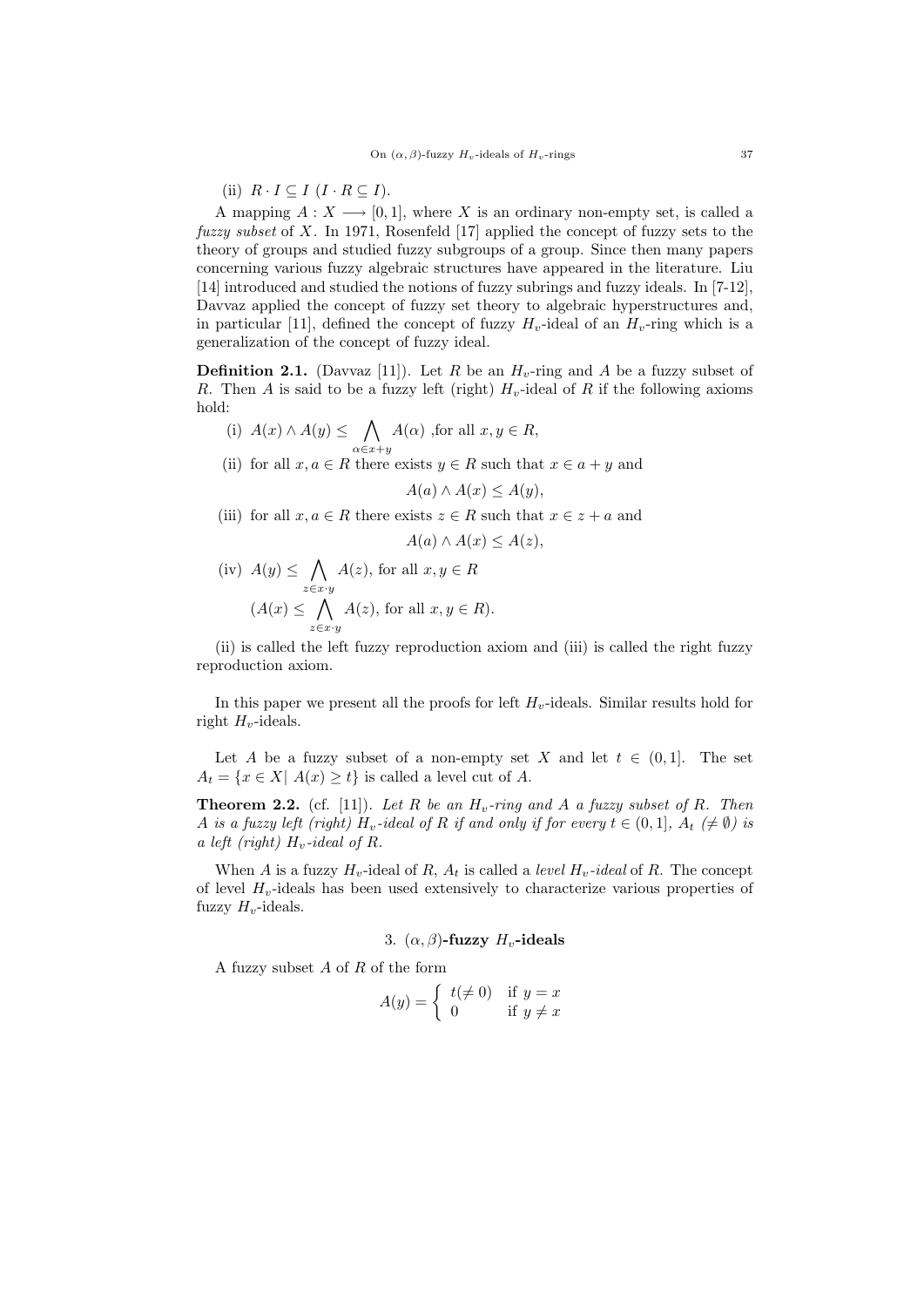is said to be a *fuzzy point with support x* and *value t* and is denoted by  $x_t$ . A fuzzy point  $x_t$  is said to belong to (resp. be quasi-coincident with) a fuzzy set A, written as  $x_t \in A$  (resp.  $x_t q A$ ) if  $A(x) \ge t$  (resp.  $A(x) + t > 1$ ). If  $x_t \in A$  or  $x_t q A$ , then we write  $x_t \in \forall qA$ . The symbol  $\overline{\in \forall q}$  means either  $\in$  or q hold. In what follows, unless otherwise specified,  $\alpha$  and  $\beta$  will denote any one of  $\in$ ,  $q$ ,  $\in \forall q$  or  $\in \wedge q$ . The idea of quasi-coincidence of a fuzzy point with a fuzzy set, which is mentioned in [16] play a vital role in generating another type of fuzzy subgroups, called  $(\alpha, \beta)$ -fuzzy subgroups, introduced by Bhakat and Das [1]. Based on [3], we can extend the concept of  $(\alpha, \beta)$ -fuzzy subgroups to the concept of  $(\alpha, \beta)$ -fuzzy  $H_v$ -ideals.

**Definition 3.1.** Let R be an  $H_v$ -ring. A fuzzy subset A of R is said to be an  $(\alpha, \beta)$ -fuzzy left (right)  $H_v$ -ideal of R if for all  $t, r \in (0, 1],$ 

- (i)  $x_t \alpha A$ ,  $y_r \alpha A$  implies  $z_{t \wedge r} \beta A$ , for all  $z \in x + y$ ;
- (ii)  $x_t \alpha A$ ,  $a_r \alpha A$  implies  $y_{t \wedge r} \beta A$ , for some  $y \in R$  with  $x \in a + y$ ;
- (iii)  $x_t \alpha A$ ,  $a_r \alpha A$  implies  $z_{t \wedge r} \beta A$ , for some  $z \in R$  with  $x \in z + a$ ;
- (iv)  $y_t \alpha A$  and  $x \in R$  imply  $z_t \beta A$ , for all  $z \in x \cdot y$

 $(x_t \alpha A \text{ and } y \in R \text{ imply } z_t \beta A, \text{ for all } z \in x \cdot y).$ 

Let A be a fuzzy subset of R such that  $A(x) \leq 0.5$  for all  $x \in R$ . Let  $x \in R$  and  $t \in (0,1]$  be such that  $x_t \in \land qA$ . Then  $A(x) \geq t$  and  $A(x) + t > 1$ . It follows that  $1 < A(x) + t \leq A(x) + A(x) = 2A(x)$ , which implies  $A(x) > 0.5$ . This means that  ${x_t | x_t \in \Diamond qA} = \emptyset$ . Therefore the case  $\alpha = \in \Diamond q$  in Definition 3.1 will be omitted.

**Proposition 3.2.** Let R be an H<sub>v</sub>-ring. Every  $(\in \forall q, \in \forall q)$ -fuzzy left (right)  $H_v$ -ideal of R is an  $(\in, \in \vee q)$ -fuzzy left (right)  $H_v$ -ideal of R.

*Proof.* Let A be an  $(\in \vee q, \in \vee q)$ -fuzzy left  $H_v$ -ideal of R.

- (i) Suppose that  $x, y \in R$  and  $t, r \in [0,1]$  be such that  $x_t, y_r \in A$ . Then  $x_t, y_r \in \forall qA$ , and so  $z_{t \wedge r} \in \forall qA$ , for all  $z \in x + y$ .
- (ii) Now, let  $x, a \in R$  and  $t, r \in (0,1]$  be such that  $x_t, a_r \in A$ . Then  $x_t, a_r \in A$  $\forall qA$  which implies  $y_{t \wedge r} \in \forall qA$ , for some  $y \in R$  with  $x \in a + y$ .
- (iii) The third condition is similarly verified.
- (iv) Finally, let  $x, y \in R$  and  $t \in (0, 1]$  be such that  $y_t \in A$ . Then  $y_t \in \forall qA$ which implies  $z_t \in \forall qA$ , for all  $z \in x \cdot y$ .

 $\Box$ 

**Proposition 3.3.** Let R be an  $H_v$ -ring. Every  $(\in, \in)$ -fuzzy left (right)  $H_v$ -ideal of R is an  $(\in, \in \forall q)$ -fuzzy left (right)  $H_v$ -ideal of R.

*Proof.* Straightforward. □

**Lemma 3.4.** If A is a fuzzy left (right)  $H_v$ -ideal of R, then the characteristic function  $\chi_A$  of A is an  $(\in, \in)$ -fuzzy left (right)  $H_v$ -ideal of R.

Now, we give the main result on general  $(\alpha, \beta)$ -fuzzy left (right)  $H_v$ -ideals of  $H_v$ -rings.

**Theorem 3.5.** Let A be a non-zero  $(\alpha, \beta)$ -fuzzy left (right) H<sub>v</sub>-ideal of R. Then the set  $Supp A = \{x \in R | A(x) > 0\}$  is a left (right)  $H_v$ -ideal of R.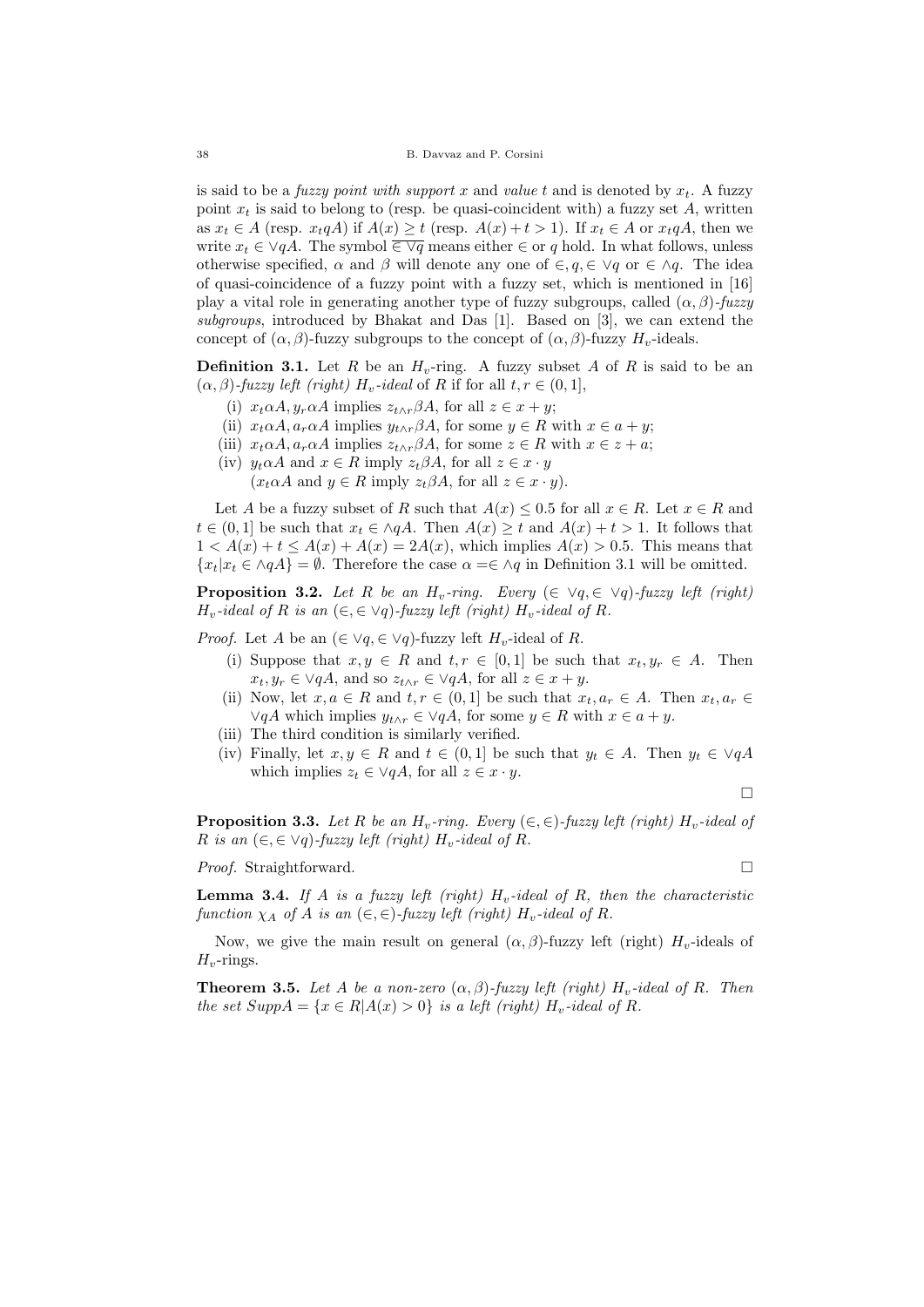Proof. The proof is a simple modification of the proofs of Theorems 3.6, 3.7, 3.8 and Corollary 3.10 in [13].

A fuzzy subset A of an  $H_v$ -ring R is said to be proper if ImA has at least two elements. Two fuzzy subsets are said to be equivalent if they have same family of level subsets. Otherwise, they are said to be non-equivalent.

**Theorem 3.6.** Let R have proper  $H_v$ -ideals. A proper  $(\in, \in)$ -fuzzy  $H_v$ -ideal A of R such that card  $Im A > 3$ , can be expressed as the union of two proper non-equivalent  $(\in, \in)$ -fuzzy  $H_v$ -ideals of R.

Proof. The proof is a modification of the proof of Theorem 3.17 in [3].

 $\Box$ 

## 4.  $(\in, \in \vee q)$ -fuzzy  $H_v$ -ideals

In this section, we consider a special case of  $(\alpha, \beta)$ -fuzzy  $H_v$ -ideals. An  $(\in, \in \forall q)$ fuzzy  $H_v$ -ideal is an important and useful generalization of ordinary fuzzy  $H_v$ -ideal.

**Definition 4.1.** Let R be an  $H_v$ -ring. A fuzzy subset A of R is said to be an  $(\in, \in \vee q)$ -fuzzy left (right)  $H_v$ -ideal of R if for all  $t, r \in (0, 1],$ 

- (i)  $x_t \in A, y_r \in A$  implies  $z_{t \wedge r} \in \forall qA$ , for all  $z \in x + y$ ;
- (ii)  $x_t \in A, a_r \in A$  implies  $y_{t \wedge r} \in \vee qA$ , for some  $y \in R$  with  $x \in a + y$ ;
- (iii)  $x_t \in A, a_t \in A$  implies  $z_{t \wedge r} \in \forall qA$ , for some  $z \in R$  with  $x \in z + a$ ;
- (iv)  $y_t \in A$  and  $x \in R$  imply  $z_t \in \forall qA$  for all  $z \in x \cdot y$  $(x_t \in A \text{ and } y \in R \text{ imply } z_t \in \forall qA, \text{ for all } z \in x \cdot y).$

It is easy to see that for any subset A of R,  $\chi_A$  is an  $(\in, \in \forall q)$ -fuzzy left (right)  $H_v$ -ideal of R if and only if A is a left (right)  $H_v$ -ideal of R.

**Example 4.2.** Let  $R = \{a, b, c, d\}$  be a set, and consider addition and multiplication tables as follows:

|  | $+ a b$ | $c$ d                                                    |  | $\cdot$   a b c d                               |  |  |
|--|---------|----------------------------------------------------------|--|-------------------------------------------------|--|--|
|  |         | $a \mid a \quad b \quad c$                               |  | $a \mid a \mid a \mid a \mid a$                 |  |  |
|  |         | $\begin{array}{ccc} b & b & \{a,b\} & d & c \end{array}$ |  | $b \begin{bmatrix} a & b & b & b \end{bmatrix}$ |  |  |
|  |         | $c \mid c \quad d \quad \{a,c\}$                         |  | $c \mid a \mid c \mid c \mid c$                 |  |  |
|  |         | $d \mid d \mid c \qquad b \qquad \{a,d\}$                |  | $d \mid a \mid d \mid d \mid d$                 |  |  |

Then we can easily see that  $(R, +, \cdot)$  is an  $H_v$ -ring. Let  $A: R \longrightarrow [0, 1]$  be defined by

 $A(a) = 0.6, \quad A(b) = A(c) = A(d) = 0.8.$ 

Then A is an  $(\in, \in \vee q)$ -fuzzy  $H_v$ -ideal of R but not an ordinary fuzzy  $H_v$ -ideal.

**Proposition 4.3.** Conditions  $(i)$ - $(iv)$  in Definition 4.1, are respectively equivalent to the following:

(1)  $A(x) \wedge A(y) \wedge 0.5 \leq \bigwedge$  $z \in x + y$  $A(z)$ , for all  $x, y \in R$ ; (2) for all  $x, a \in R$  there exists  $y \in R$  such that  $x \in a + y$  and  $A(a) \wedge A(x) \wedge 0.5 \leq A(y)$ ;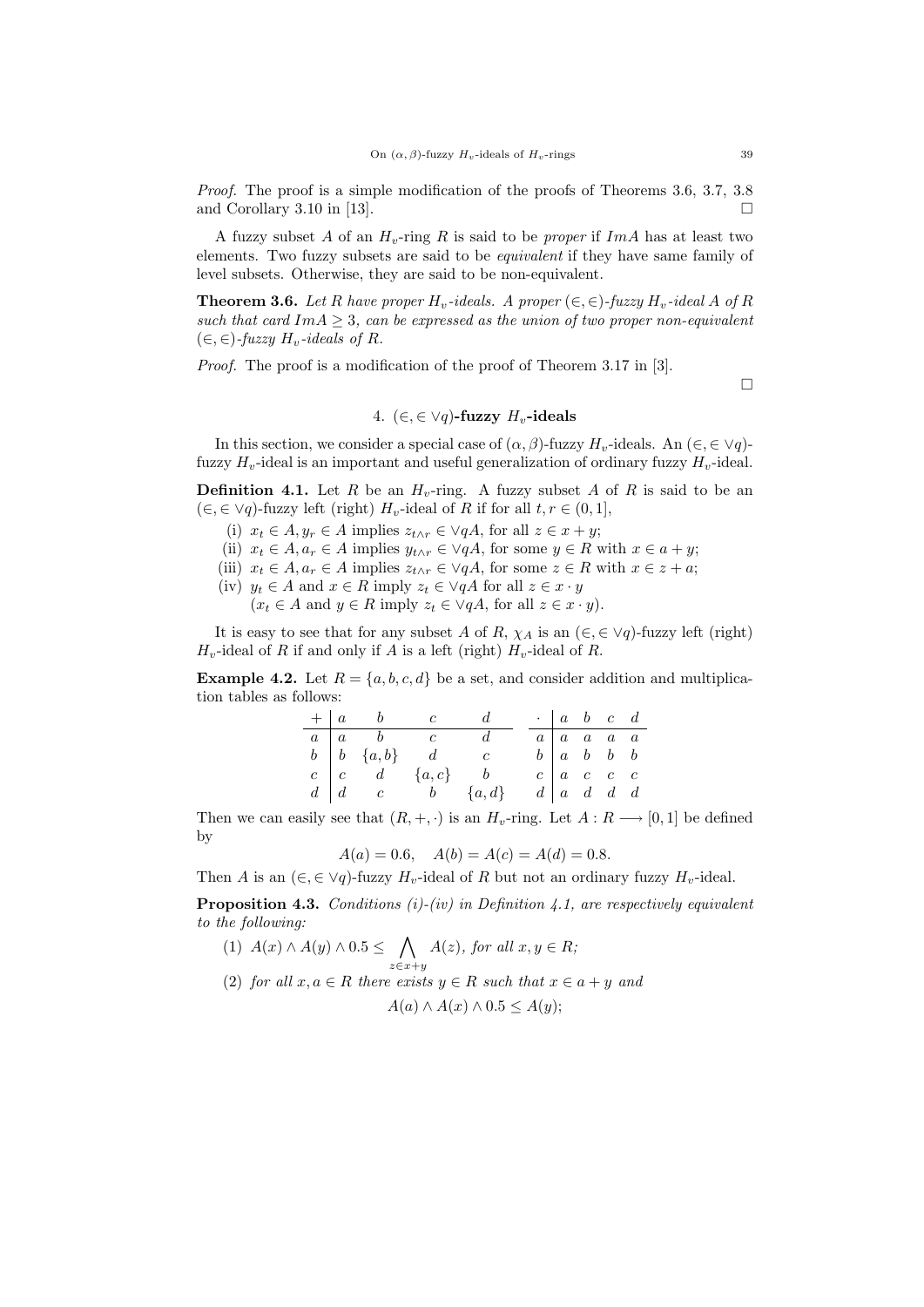(3) for all  $x, a \in R$  there exists  $z \in R$  such that  $x \in z + a$  and

$$
A(a) \wedge A(x) \wedge 0.5 \le A(z);
$$

(4) 
$$
A(y) \wedge 0.5 \leq \bigwedge_{z \in x \cdot y} A(z)
$$
, for all  $x, y \in R$   
\n $(A(x) \wedge 0.5 \leq \bigwedge_{z \in x \cdot y} A(z)$ , for all  $x, y \in R$ ).

*Proof.* (i  $\implies$  1): Suppose that  $x, y \in R$ . We consider the following cases:

- (a)  $A(x) \wedge A(y) < 0.5$ ,
- (b)  $A(x) \wedge A(y) \geq 0.5$ .

Case a: Assume that there exists  $z \in x + y$  such that  $A(z) < A(x) \wedge A(y) \wedge 0.5$ , which implies  $A(z) < A(x) \wedge A(y)$ . Choose t such that  $A(z) < t < A(x) \wedge A(y)$ . Then  $x_t, y_t \in A$ , but  $z_t \in \sqrt{qA}$  which contradicts (i).

Case b: Assume that  $A(z) < 0.5$  for some  $z \in x + y$ . Then  $x_{0.5}, y_{0.5} \in A$ , but  $z_{0.5} \in \sqrt{qA}$ , a contradiction.

Hence (1) holds.

(ii  $\implies$  2): Suppose that  $x, a \in R$ . We consider the following cases:

- (a)  $A(x) \wedge A(a) < 0.5$ ,
- (b)  $A(x) \wedge A(a) \geq 0.5$ .

Case a: Assume that for all y with  $x \in a + y$ , we have  $A(y) \leq A(x) \wedge A(a)$ . Choose t such that  $A(y) < t < A(x) \wedge A(a)$  and  $t + A(y) < 1$ . Then  $x_t, a_t \in A$ , but  $y_t \in \forall qA$ , which contradicts (ii).

Case b: Assume that for all y with  $x \in a + y$ , we have

$$
A(y) < A(x) \land A(a) \land 0.5.
$$

Then  $x_{0.5}, a_{0.5} \in A$ , but  $y_{0.5} \in \sqrt{qA}$ , which contradicts (ii). Hence (2) holds.

(iii  $\implies$  3): The proof is similar to (ii  $\implies$  2).

- (iv  $\implies$  4): Suppose  $x, y \in R$ . We consider the following cases:
- (a)  $A(y) < 0.5$ ,
- (b)  $A(y) > 0.5$ .

Case a: Assume that there exists  $z \in x \cdot y$  such that  $A(z) < A(y) \wedge 0.5$ , which implies  $A(z) < A(y)$ . Choose t such that  $A(z) < t < A(y)$ . Then  $y_t \in A$ , but  $z_t \in \sqrt{qA}$ , which contradicts (iv).

Case b: Assume that  $A(z) < 0.5$  for some  $z \in x \cdot y$ . Then  $y_{0.5} \in A$ , but  $z_{0.5} \in \sqrt{qA}$ , a contradiction. Hence (4) holds.

 $(1 \implies i)$ : Let  $x_t, y_r \in A$ . Then  $A(x) \ge t$  and  $A(y) \ge r$ . For every  $z \in x + y$  we have

$$
A(z) \ge A(x) \wedge A(y) \wedge 0.5 \ge t \wedge r \wedge 0.5.
$$

If  $t \wedge r > 0.5$ , then  $A(z) \geq 0.5$  which implies  $A(z) + t \wedge r > 1$ . If  $t \vee r \leq 0.5$ , then  $A(z) \geq t \wedge r$ . Therefore  $z_{t\wedge r} \in \forall qA$  for all  $z \in x + y$ .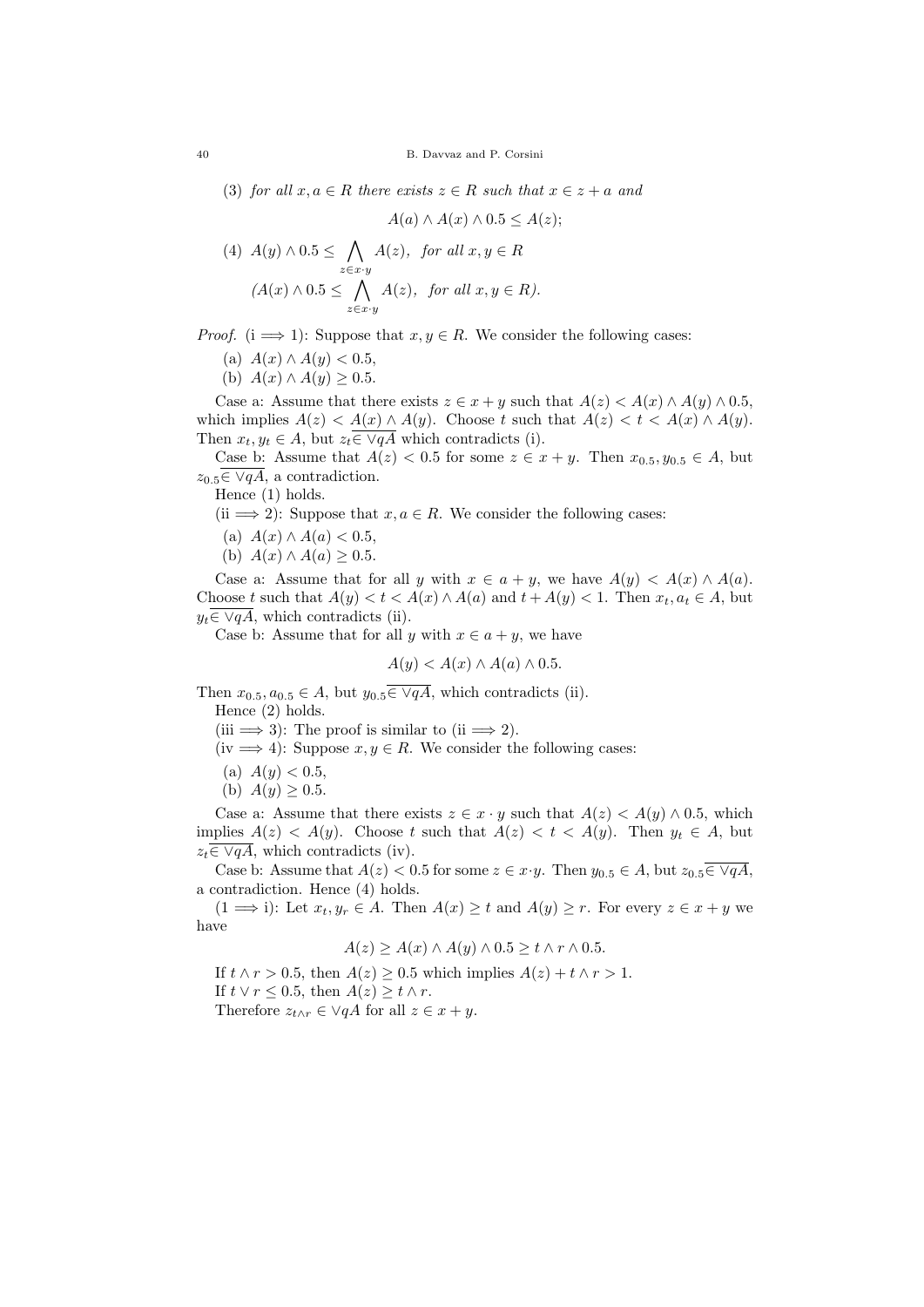$(2 \implies \text{ii}):$  Let  $x_t, a_r \in A$ . Then  $A(x) \geq t$  and  $A(a) \geq r$ . Now, for some y with  $x \in a + y$  we have

$$
A(y) \ge A(a) \wedge A(x) \wedge 0.5 \ge t \wedge r \wedge 0.5.
$$

If  $t \wedge r > 0.5$ , then  $A(y) \geq 0.5$  which implies  $A(y) + t \wedge r > 1$ . If  $t \vee r \leq 0.5$ , then  $A(y) \geq t \wedge r$ . Therefore  $y_{t \wedge r} \in \forall qA$ . Hence (ii) holds.  $(3 \implies$  iii): The proof is similar to  $(2 \implies$  ii).  $(4 \implies \text{iv}):$  Let  $y_t \in A$  and  $x \in R$ . Then  $A(y) \geq t$ . For every  $z \in x \cdot y$  we have  $A(z) \ge A(y) \wedge 0.5 \ge t \wedge 0.5$ . If  $t > 0.5$ , then  $A(z) \geq 0.5$  which implies  $A(z) + t > 1$ . If  $t \leq 0.5$ , then  $A(z) \geq t$ .

Therefore  $z_t \in \forall qA$  for all  $z \in x \cdot y$ .

By Definition 4.1 and Proposition 4.3, we immediately get:

Corollary 4.4. A fuzzy subset A of an  $H_v$ -ring R is an  $(\epsilon, \epsilon \vee q)$ -fuzzy left (right)  $H_v$ -ideal of R if and only if the conditions  $(1)-(4)$  in Proposition 4.3 hold.

Now, we characterize  $(\in, \in \vee q)$ -fuzzy left (right)  $H_v$ -ideals by their level  $H_v$ ideals.

**Theorem 4.5.** Let R be an  $H_v$ -ring and A a fuzzy subset of R. If A is an  $(\in, \in \forall q)$ fuzzy left (right)  $H_v$ -ideal of R, then for all  $0 < t \leq 0.5$ ,  $A_t$  is an empty set or a left (right) H<sub>v</sub>-ideal of R. Conversely, if  $A_t \neq \emptyset$ ) is a left (right) H<sub>v</sub>-ideal of R for all  $0 < t < 0.5$ , then A is an  $(\epsilon, \epsilon \vee q)$ -fuzzy left (right)  $H_v$ -ideal of R.

*Proof.* Let A be an  $(\epsilon, \epsilon \vee q)$ -fuzzy left  $H_v$ -ideal of R and  $0 < t \leq 0.5$ . Let  $x, y \in A_t$ . Then  $A(x) \geq t$  and  $A(y) \geq t$ . Now

$$
\bigwedge_{z \in x+y} A(z) \ge A(x) \land A(y) \land 0.5 \ge t \land 0.5 = t.
$$

Therefore for every  $z \in x + y$  we have  $A(z) \geq t$  or  $z \in A_t$ , so  $x + y \subseteq A_t$ . Hence for every  $a \in A_t$  we have  $a + A_t \subseteq A_t$ . Now, let  $x, a \in A_t$ . Then there exists  $y \in R$ such that  $x \in a+y$  and  $A(a) \wedge A(x) \wedge 0.5 \leq A(y)$ . From  $x, a \in A_t$ , we have  $A(x) \geq t$ and  $A(a) \geq t$ , and so

$$
t = t \wedge t \wedge 0.5 \le A(a) \wedge A(x) \wedge 0.5 \le A(y).
$$

Hence  $y \in A_t$ , and this proves that  $A_t \subseteq a + A_t$ .

Now, let  $y \in A_t$  and  $x \in R$ . Then  $A(y) \ge t$  and so

$$
\bigwedge_{z \in x \cdot y} A(z) \ge A(y) \land 0.5 \ge t \land 0.5 = t.
$$

Therefore for every  $z \in x \cdot y$  we have  $A(z) \geq t$  or  $z \in A_t$ , so  $x \cdot y \subseteq A_t$ .

Conversely, let A be a fuzzy subset of R such that  $A_t \neq \emptyset$  is a left  $H_v$ -ideal of R for all  $0 < t < 0.5$ . For every  $x, y \in R$ , we can write

$$
A(x) \ge A(x) \land A(y) \land 0.5 = t_0,
$$
  
 
$$
A(y) \ge A(x) \land A(y) \land 0.5 = t_0,
$$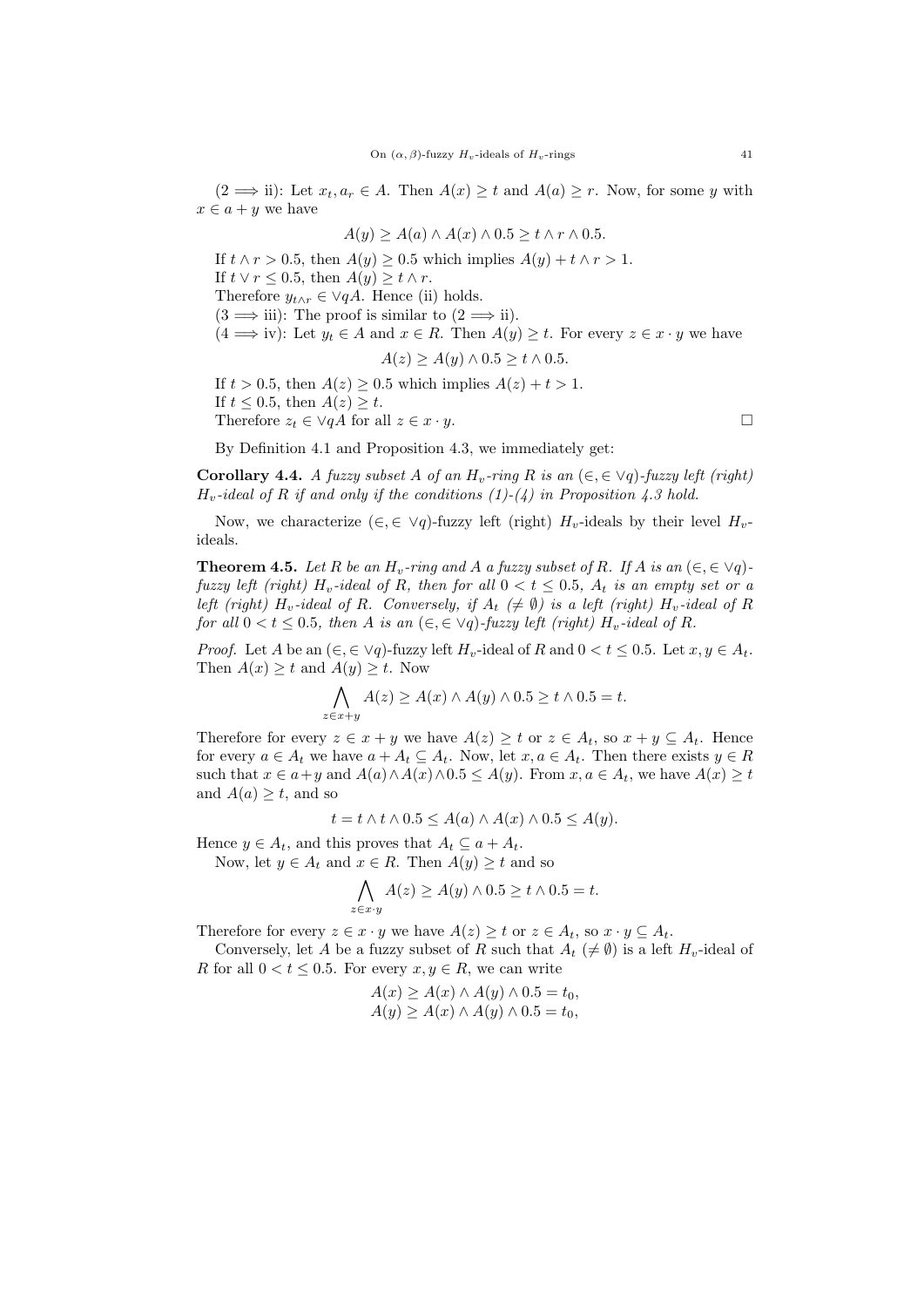then  $x \in A_{t_0}$  and  $y \in A_{t_0}$ , so  $x + y \subseteq A_{t_0}$ . Therefore for every  $z \in x + y$  we have  $A(z) \geq t_0$  which implies

$$
\bigwedge_{z \in x+y} A(z) \ge t_0,
$$

and hence condition (1) of Proposition 4.3 is verified. To verify the second condition, for every  $a, x \in R$ , we put  $t_1 = A(a) \wedge A(x) \wedge 0.5$ . Then  $x \in A_{t_1}$  and  $a \in A_{t_1}$ . So there exists  $y \in A_{t_1}$  such that  $x \in a + y$ . Since  $y \in A_{t_1}$ , we have  $A(y) \ge t_1$  or

$$
A(y) \ge A(a) \wedge A(x) \wedge 0.5.
$$

The third condition is similarly verified.

Now, let  $x, y \in R$ . We can write

$$
A(y) \ge A(y) \wedge 0.5 = t_0.
$$

Then  $y \in A_{t_0}$  and so  $x \cdot y \subseteq A_{t_0}$ . Therefore for every  $z \in x \cdot y$  we have  $A(z) \ge t_0$ which implies

$$
\bigwedge_{z \in x \cdot y} A(z) \ge t_0,
$$

and hence condition (4) of Proposition 4.3 is verified

 $\Box$ 

Naturally, a corresponding result is true when  $A_t$  is a left  $H_v$ -ideal of R for all  $t \in (0.5, 1].$ 

**Theorem 4.6.** Let R be an  $H_v$ -ring and A a fuzzy subset of R. Then  $A_t \neq \emptyset$  is a left (right)  $H_v$ -ideal of R for all  $t \in (0.5, 1]$  if and only if

(1)  $A(x) \wedge A(y) \leq \bigwedge$  $z \in x + y$  $(A(z) \vee 0.5)$ , for all  $x, y \in R$ ; (2) for all  $x, a \in R$  there exists  $y \in R$  such that  $x \in a + y$  and

$$
A(a) \wedge A(x) \le A(y) \vee 0.5;
$$

(3) for all  $x, a \in R$  there exists  $z \in R$  such that  $x \in z + a$  and

$$
A(a) \wedge A(x) \le A(z) \vee 0.5;
$$

(4) 
$$
A(y) \leq \bigwedge_{z \in x \cdot y} (A(z) \vee 0.5)
$$
, for all  $x, y \in R$ .

*Proof.* ( $\implies$ ): If there exist  $x, y, z \in R$  with  $z \in x + y$  such that

$$
A(z) \lor 0.5 < A(x) \land A(y) = t
$$

then  $t \in (0.5, 1], A(z) < t, x \in A_t$ , and  $y \in A_t$ . Since  $x, y \in A_t$  and  $A_t$  is a left  $H_v$ -ideal, so  $x + y \subseteq A_t$  and  $A(z) \ge t$ , for all  $z \in x + y$ , which is in contradiction with  $A(z) < t$ . Therefore

 $A(x) \wedge A(y) \ge A(z) \vee 0.5$ , for all  $x, y, z \in R$  with  $z \in x + y$ ,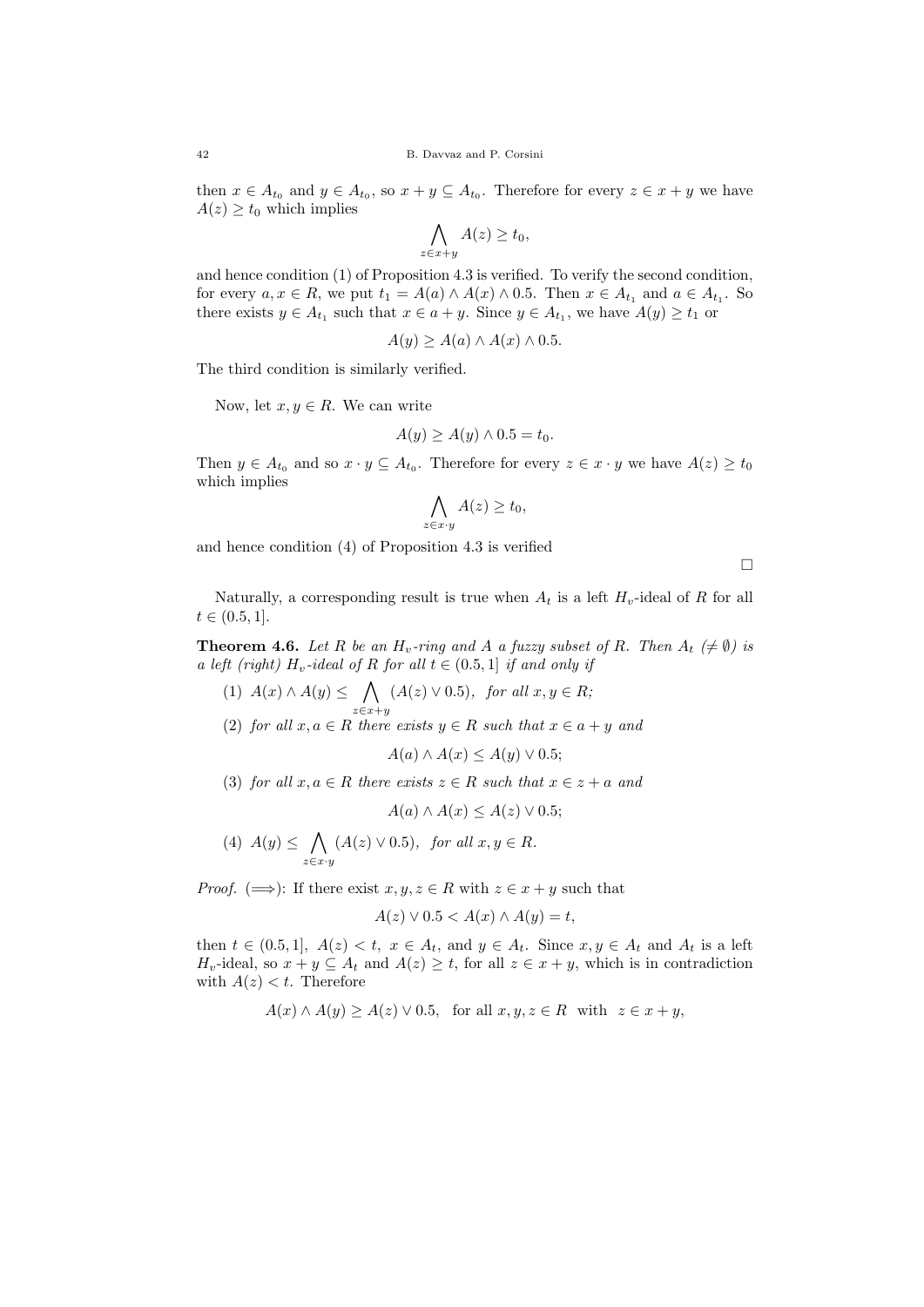which implies

$$
A(x) \wedge A(y) \ge \bigwedge_{z \in x+y} (A(z) \vee 0.5), \text{ for all } x, y \in R.
$$

Hence (1) holds.

Now, assume that there exist  $x_0, a_0 \in R$  such that for all  $y \in R$  with  $x_0 \in a_0 + y$ , the following inequality holds:

$$
A(y) \vee 0.5 < A(a_0) \wedge A(x_0) = t.
$$

Then  $t \in (0.5, 1], x_0 \in A_t$ ,  $a_0 \in A_t$  and  $A(y) < t$ . Since  $x_0, a_0 \in A_t$  and  $A_t$  is a left  $H_v$ -ideal, there exists  $y_0 \in A_t$  such that  $x_0 \in a_0 + y_0$ . From  $y_0 \in A_t$ , we get  $A(y_0) \geq t$ , which is in contradiction with  $A(y_0) < t$ . Therefore for all  $x, a \in R$  there exists  $y \in R$  such that  $x \in a + y$  and

$$
A(a) \wedge A(x) \le A(y) \vee 0.5.
$$

Hence (2) holds.

The proof of the third condition is similar.

Now, if there exist  $x, y \in R$  with  $z \in x \cdot y$  such that

$$
A(z) \lor 0.5 < A(y) = t
$$

then  $t \in (0.5, 1], A(z) < t, y \in A_t$ . Since  $y \in A_t$  and  $A_t$  is a left  $H_v$ -ideal,  $x \cdot y \subseteq A_t$ and  $A(z) \geq t$  for all  $z \in x \cdot y$ , which is in contradiction with  $A(z) < t$ . Therefore

$$
A(y) \ge A(z) \vee 0.5 \text{ for all } y \in R \text{ with } z \in x \cdot y,
$$

which implies

$$
A(y) \ge \bigwedge_{z \in x \cdot y} (A(z) \vee 0.5), \text{ for all } x, y \in R.
$$

Hence (4) holds.

(  $\Leftarrow$  ): Assume that  $t \in (0.5, 1]$  and  $x, y \in A_t$ . Then

$$
0.5 < t \le A(x) \wedge A(y) \le \bigwedge_{z \in x+y} (A(z) \vee 0.5).
$$

It follows that for every  $z \in x + y$ ,  $0.5 < t \leq A(z) \vee 0.5$  and so  $t \leq A(z)$ , which implies  $z \in A_t$ . Hence  $x + y \subseteq A_t$ .

Now, we prove the reproducibility rule. Let  $x, a \in A_t$ . Then by condition (2), there exists  $y \in R$  such that  $x \in a + y$  and

$$
A(a) \wedge A(x) \le A(y) \vee 0.5.
$$

We show that  $y \in A_t$ . We have

$$
0.5 < t \le A(x) \le A(a) \land A(x) \le A(y) \lor 0.5.
$$

It follows that  $0.5 \leq A(y)$  and so  $y \in A_t$ . Therefore  $A_t = a + A_t$ , for all  $a \in A_t$ . Similarly, we have  $A_t = A_t + a$ , for all  $a \in A_t$ .

Now, assume that  $t \in (0.5, 1], y \in A_t$  and  $x \in R$ . Then

$$
0.5 < t \le A(y) \le \bigwedge_{z \in x \cdot y} (A(z) \vee 0.5).
$$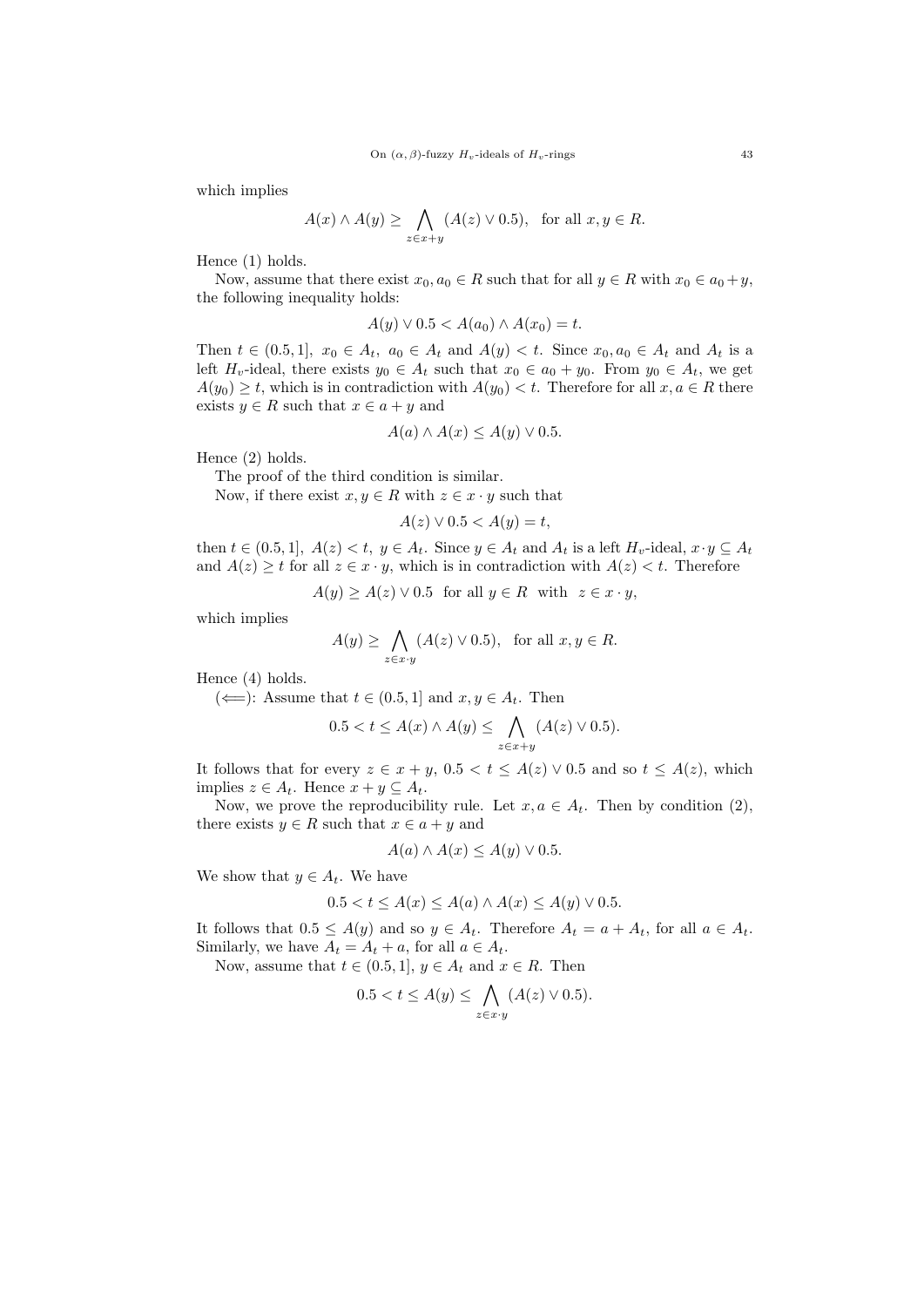It follows that for every  $z \in x \cdot y$ ,  $0.5 < t \leq A(z) \vee 0.5$  and so  $t \leq A(z)$ , which implies  $z \in A_t$ . Hence  $x \cdot y \subseteq A_t$ . Therefore  $A_t$  is a left  $H_v$ -ideal of R for all  $t \in (0.5, 1].$ 

Let A be a fuzzy subset of an  $H_v$ -ring R and

 $J = \{t \mid t \in (0,1] \text{ and } A_t \text{ is either an empty set or a left (right) } H_v$  – ideal of R $\}$ . When  $J = (0, 1]$ , then A is an ordinary fuzzy left (right)  $H<sub>v</sub>$ -ideal of the  $H<sub>v</sub>$ -ring R (Theorem 2.2). When  $J = (0, 0.5]$ , A is an  $(\in, \in \vee q)$ -fuzzy left (right)  $H_v$ -ideal of  $R$  (Theorem 4.5).

In [20], Yuan, Zhang and Ren gave the definition of a fuzzy subgroup with thresholds which is a generalization of Rosenfeld's fuzzy subgroup, and Bhakat and Das's fuzzy subgroup. Based on [20], we can extend the concept of a fuzzy subgroup with thresholds to the concept of fuzzy  $H_v$ -ideal with thresholds as follows:

**Definition 4.7.** Let  $r, s \in [0, 1]$  and  $r < s$ . Let A be a fuzzy subset of an  $H<sub>v</sub>$ -ring R. Then A is called a fuzzy left (right)  $H_v$ -ideal with thresholds  $(r, s)$  of R if

- (1)  $A(x) \wedge A(y) \wedge s \leq \bigwedge$  $z \in x + y$  $(A(z) \vee r)$ , for all  $x, y \in R$ ;
- (2) for all  $x, a \in R$  there exists  $y \in R$  such that  $x \in a + y$  and

$$
A(a) \wedge A(x) \wedge s \le A(y) \vee r;
$$

(3) for all  $x, a \in R$  there exists  $z \in R$  such that  $x \in z + a$  and

$$
A(a) \wedge A(x) \wedge s \le A(z) \vee r;
$$

(4) 
$$
A(y) \wedge s \leq \bigwedge_{z \in x \cdot y} (A(z) \vee r)
$$
, for all  $x, y \in R$   
 $A(x) \wedge s \leq \bigwedge_{z \in x \cdot y} (A(z) \vee r)$ , for all  $x, y \in R$ .

If A is a fuzzy left (right)  $H_v$ -ideal with thresholds of R, then we can conclude that A is an ordinary fuzzy left (right)  $H_v$ -ideal when  $r = 0$ ,  $s = 1$  and A is an  $(\in, \in \vee q)$ -fuzzy left (right)  $H_v$ -ring when  $r = 0$ ,  $s = 0.5$ .

Now, we characterize fuzzy left (right)  $H_v$ -ideals with thresholds by their level left (right)  $H_v$ -ideals.

**Theorem 4.8.** A fuzzy subset A of an  $H_v$ -ring R is a fuzzy left (right)  $H_v$ -ideal with thresholds  $(r, s)$  of R if and only if  $A_t \neq \emptyset$  is a left (right)  $H_v$ -ideal of R for all  $t \in (r, s]$ .

*Proof.* Let A be a fuzzy left  $H_v$ -ideal with thresholds of R and  $t \in (r, s]$ . Let  $x, y \in A_t$ . Then  $A(x) \geq t$  and  $A(y) \geq t$ . Now

$$
\bigwedge_{z \in x+y} (A(z) \vee r) \ge A(x) \wedge A(y) \wedge s \ge t \wedge s \ge t > r.
$$

So for every  $z \in x + y$  we have  $A(z) \vee r \geq t > r$  which implies  $A(z) \geq t$  and  $z \in A_t$ . Hence  $x + y \subseteq A_t$ . Now, let  $x, a \in A_t$ , then there exists  $y \in R$  such that  $x \in a + y$ and  $A(a) \wedge A(x) \wedge s \leq A(y) \vee r$ . From  $x, a \in A_t$ , we have  $A(x) \geq t$  and  $A(a) \geq t$ ,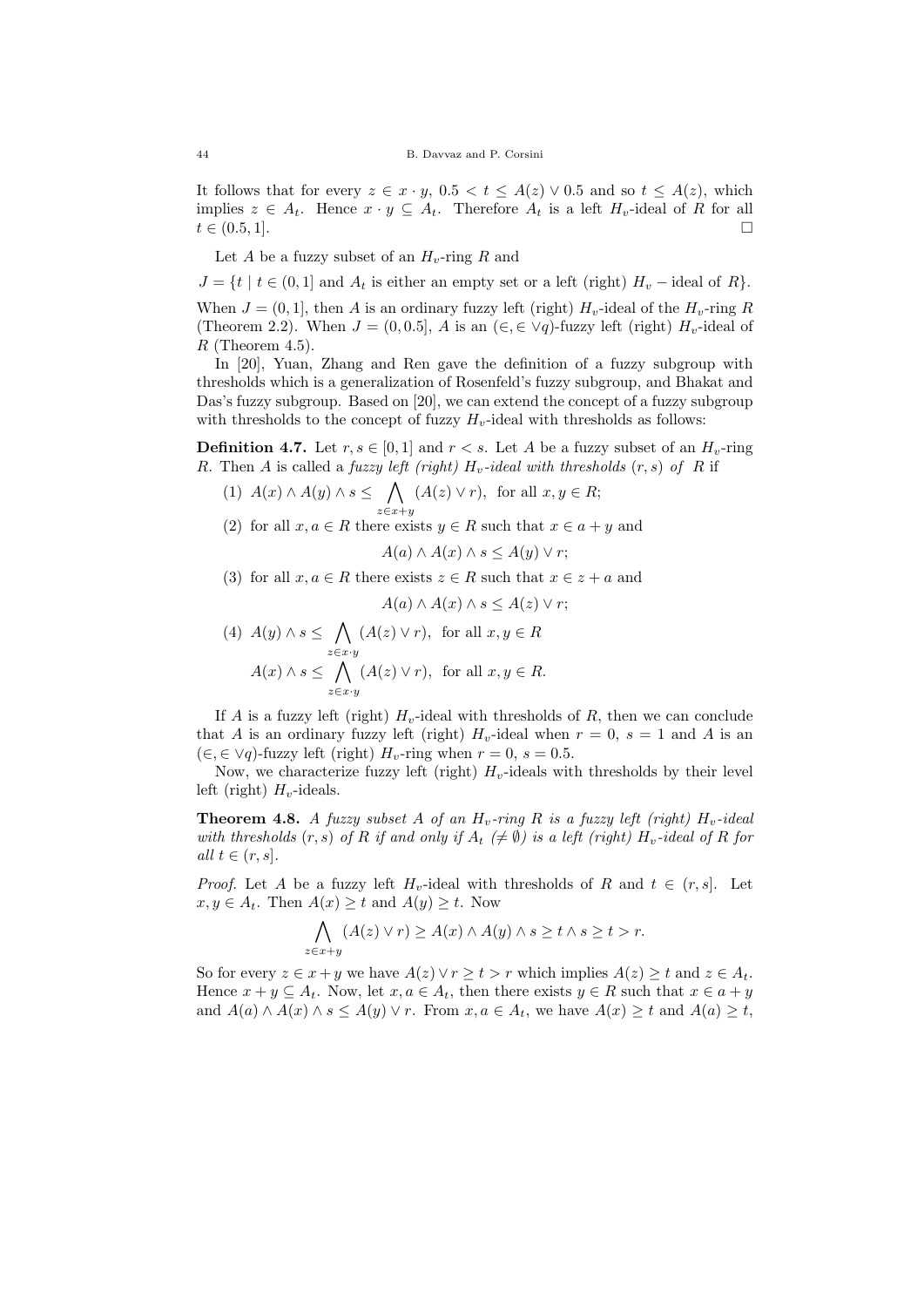and so

$$
r < t \leq t \land s \leq A(a) \land A(x) \land s \leq A(y) \lor r,
$$

which implies  $A(y) \geq t$ , and so  $y \in A_t$ . Therefore we have  $A_t = a + A_t$  for all  $a \in A_t$ . Similarly we get  $A_t + a = A_t$  for all  $a \in A_t$ .

Now, let  $y \in A_t$  and  $x \in R$ . Then  $A(x) \geq t$ , and so

$$
\bigwedge_{z \in x \cdot y} (A(z) \vee r) \ge A(x) \wedge s \ge t \wedge s \ge t > r.
$$

So for every  $z \in x \cdot y$  we have  $A(z) \vee r \geq t > r$  which implies  $A(z) \geq t$  and  $z \in A_t$ . Hence  $x \cdot y \subseteq A_t$ .

Therefore  $A_t$  is a left  $H_v$ -ideal of R, for all  $t \in (r, s]$ .

Conversely, let A be a fuzzy subset of R such that  $A_t \neq \emptyset$  is a left  $H_v$ -ideal of R for all  $t \in (r, s]$ . If there exist  $x, y, z \in R$  with  $z \in x + y$  such that

$$
A(z) \lor r < A(x) \land A(y) \land s = t.
$$

Then  $t \in (r, s]$ ,  $A(z) < t$ ,  $x \in A_t$  and  $y \in A_t$ . Since  $A_t$  is a left  $H_v$ -ideal of R and  $x, y \in A_t$ , so  $x + y \subseteq A_t$ . Hence  $A(z) \geq t$  for all  $z \in x + y$ . This is in contradiction with  $A(z) < t$ . Therefore

$$
A(x) \wedge A(y) \wedge s \le A(z) \vee r, \text{ for all } x, y, z \in R \text{ with } z \in x + y,
$$

which implies

$$
A(x) \wedge A(y) \wedge s \leq \bigwedge_{z \in x+y} (A(z) \vee r), \text{ for all } x, y \in R.
$$

Hence condition (1) of Definition 4.7 holds.

Now, assume that there exist  $x_0, a_0 \in R$  such that for all  $y \in R$  which satisfies  $x_0 \in a_0 + y$ , the following inequality holds:

$$
A(y) \vee r < A(a_0) \wedge A(x_0) \wedge s = t.
$$

Then  $t \in (r, s]$ ,  $x_0 \in A_t$ ,  $a_0 \in A_t$  and  $A(y) < t$ . Since  $x_0, a_0 \in A_t$  and  $A_t$  is a left  $H_v$ -ideal, so there exists  $y_0 \in A_t$  such that  $x_0 \in a_0 + y_0$ . From  $y_0 \in A_t$ , we get  $A(y_0) \geq t$ . This is in contradiction with  $A(y_0) < t$ . Therefore

$$
A(a) \wedge A(x) \wedge s \le A(y) \vee r.
$$

Hence the second condition of Definition 4.7 holds. The proof of third condition is similar.

If there exist  $x, z \in R$  with  $z \in x \cdot y$  such that

$$
A(z) \lor r < A(x) \land A(y) \land s = t,
$$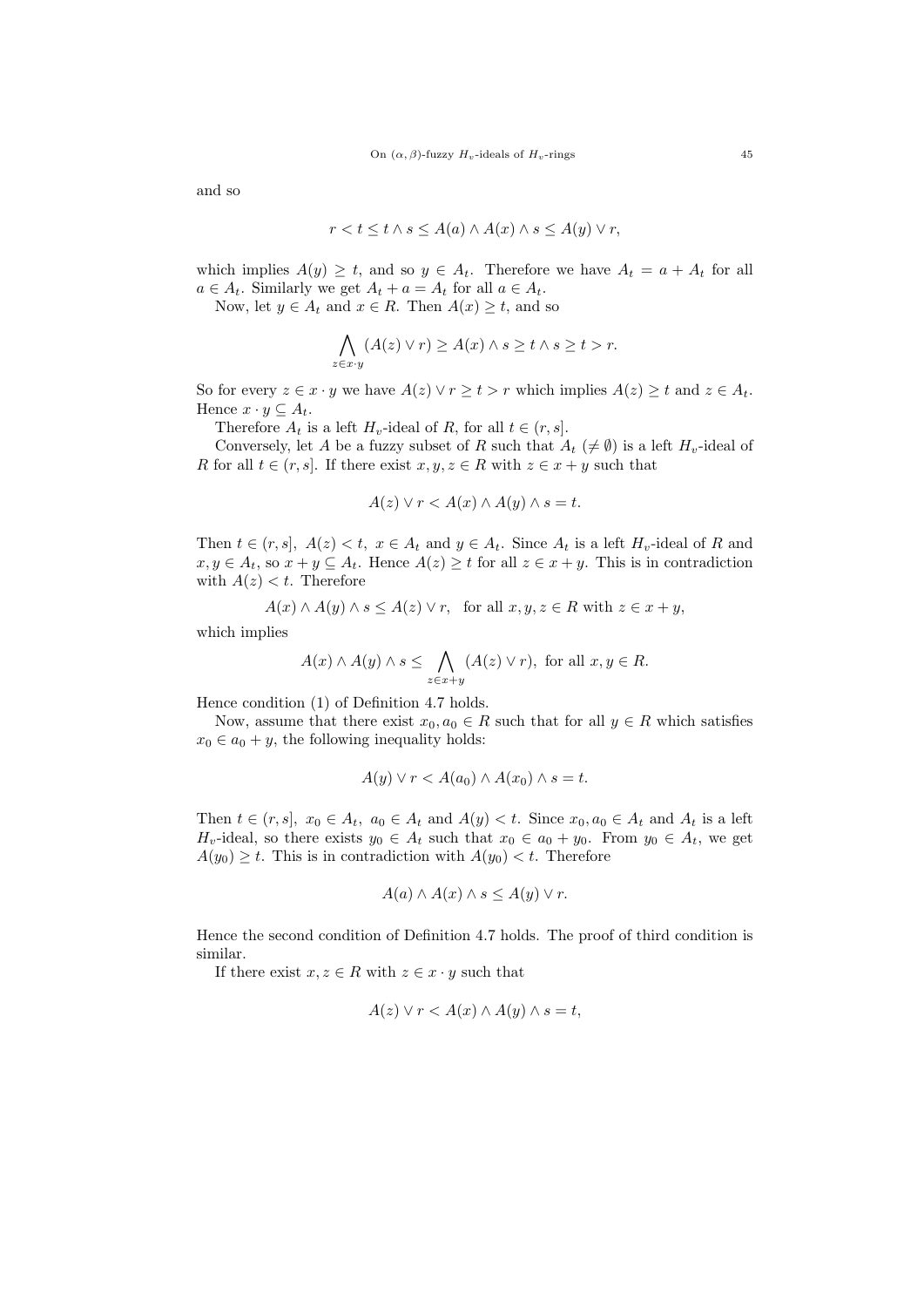then  $t \in (r, s]$ ,  $A(z) < t$ ,  $y \in A_t$ . Since  $A_t$  is a left  $H_v$ -ideal of R and  $x \in A_t$ , so  $x \cdot y \subseteq A_t$ . Hence  $A(z) \geq t$  for all  $z \in x \cdot y$ . This is in contradiction with  $A(z) < t$ . Therefore

$$
A(y) \land s \le A(z) \lor r, \text{ for all } x, z \in R \text{ with } z \in x \cdot y,
$$

which implies

$$
A(y) \wedge s \leq \bigwedge_{z \in x \cdot y} (A(z) \vee r), \text{ for all } x \in R.
$$

Hence condition (4) of Definition 4.7 holds.  $\square$ 

Acknowledgements. The authors are very grateful to referees for their valuable comments and suggestions.

#### **REFERENCES**

- [1] S. K. Bhakat,  $(\in \in \vee q)$ -fuzzy normal, quasinormal and maximal subgroups, Fuzzy Sets and Systems, 112 (2000), 299-312.
- [2] S. K. Bhakat and P. Das, Fuzzy subrings and ideals, Fuzzy Sets and Systems, 81 (1996), 383-393.
- [3] S. K. Bhakat and P. Das,  $(\in, \in \forall q)$ -fuzzy subgroup, Fuzzy Sets and Systems, 80 (1996), 359-368.
- [4] P. Corsini, Prolegomena of hypergroup theory, Second Edition, Aviani Editor, 1993.
- [5] P. Corsini and V. Leoreanu, Applications of hyperstructures theory, Advanced in Mathematics, Kluwer Academic Publishers, 2003.
- B. Davvaz,  $(\epsilon, \epsilon \vee q)$ -fuzzy subnear-rings and ideals, Soft Computing 10 (2006), 206-211.
- [7] B. Davvaz, A brief survey of the theory of  $H_v$ -structures, in: Proc.  $8^{t\bar{h}}$  International Congress on Algebraic Hyperstructures and Applications, 1-9 Sep., 2002, Samothraki, Greece, Spanidis Press, 2003, 39-70.
- [8] B. Davvaz, Fuzzy  $H_v$ -groups, Fuzzy Sets and Systems, 101 (1999), 191-195.
- [9] B. Davvaz, Fuzzy  $H_v$ -submodules, Fuzzy Sets and Systems, 117 (2001), 477-484.
- [10] B. Davvaz, T-fuzzy  $H_v$ -subrings of an  $H_v$ -ring, J. Fuzzy Math., 11 (2003), 215-224.
- [11] B. Davvaz, On  $H_v$ -rings and fuzzy  $H_v$ -ideals, J. Fuzzy Math., 6 (1998), 33-42.
- [12] B. Davvaz, Product of fuzzy  $H_v$ -ideals in  $H_v$ -rings, Korean J. Compu. Appl. Math., 8 (2001), 685-693.
- [13] Y. B. Jun, On  $(\alpha, \beta)$ -fuzzy subalgebra of BCK/BCI-algebras, Bull. Korean Math. Soc., 42 (2005), 703-711.
- [14] W. J. Liu, Fuzzy invariant subgroups and fuzzy ideals, Fuzzy Sets and Systems, 8 (1982). 133-139.
- [15] F. Marty, Sur une generalization de la notion de group,  $8^{th}$  Congress Math. Scandenaves, Stockholm, 1934, 45-49.
- [16] P. M. Pu and Y. M. Liu, Fuzzy topology I, Neighborhood structure of a fuzzy point and Moore-Smith convergence, J. Math. Anal. Appl., 76 (1980), 571-599.
- [17] A. Rosenfeld, *Fuzzy groups*, J. Math. Anal. Appl., **35** (1971), 512-517.
- [18] T. Vougiouklis, Hyperstructures and their representations, Hadronic Press, Inc, 115, Palm Harber, USA, 1994.
- [19] T. Vougiouklis, The fundamental relation in hyperrings. The general hyperfield, in: Proc.  $4^{th}$ International Congress on Algebraic Hyperstructures and Applications, Xanthi, 1990, World Sci. Publishing, Teaneck, NJ, (1991), 203-211.
- [20] X. Yuan, C. Zhang and Y. Ren, Generalized fuzzy groups and many-valued implications, Fuzzy Sets and Systems, 138 (2003), 205-211.
- [21] L. A. Zadeh, Fuzzy sets, Inform. Control, 8 (1965), 338-353.